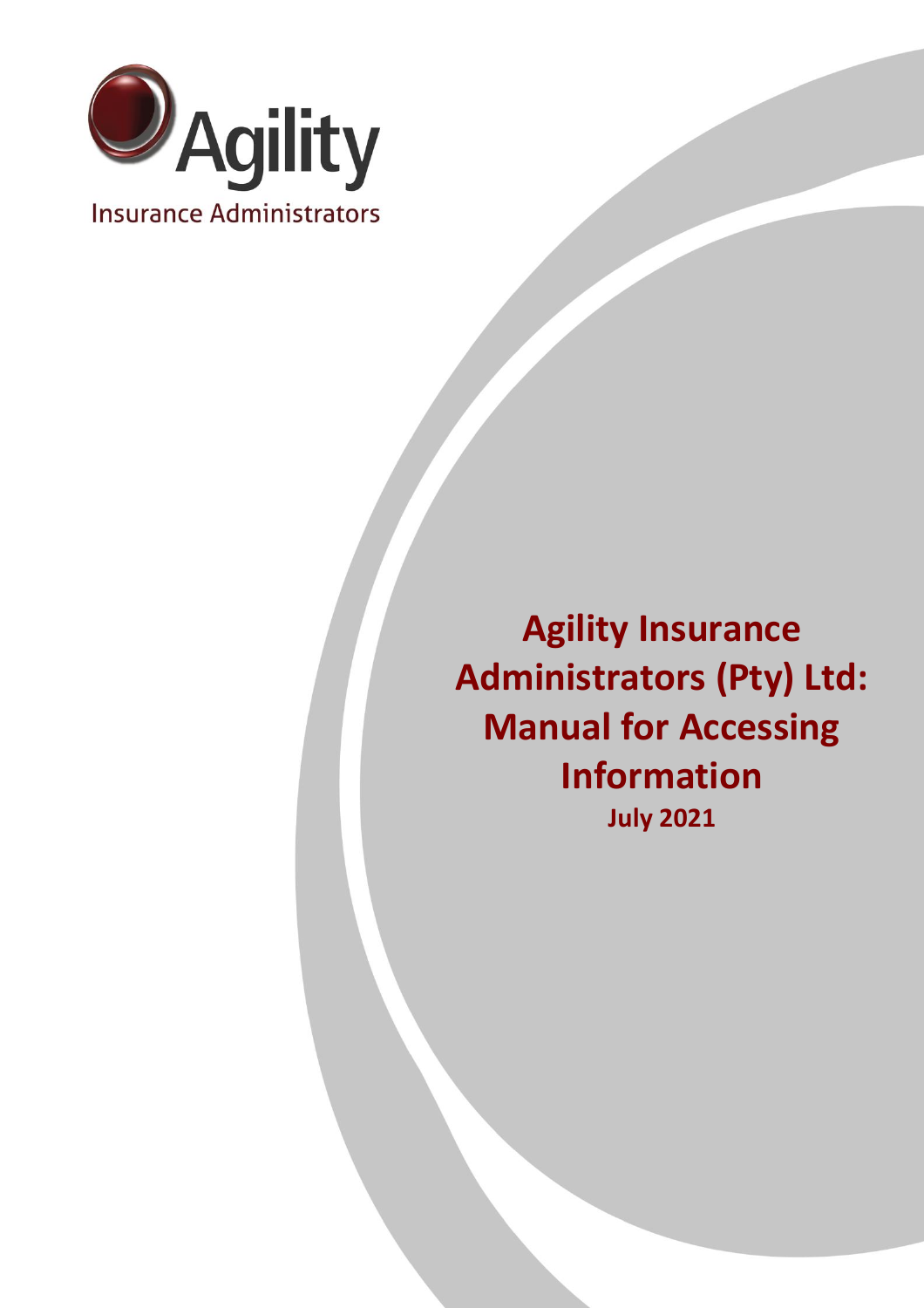## **CONTENTS**

| 1. SECTION 51 MANUAL FOR AGILITY INSURANCE ADMINISTRATORS (PTY) LTD3 |  |
|----------------------------------------------------------------------|--|
|                                                                      |  |
| 3. DESCRIPTION OF THE GUIDE REFERRED TO IN SECTION 51 OF THE ACT: 3  |  |
|                                                                      |  |
|                                                                      |  |
|                                                                      |  |
|                                                                      |  |
|                                                                      |  |

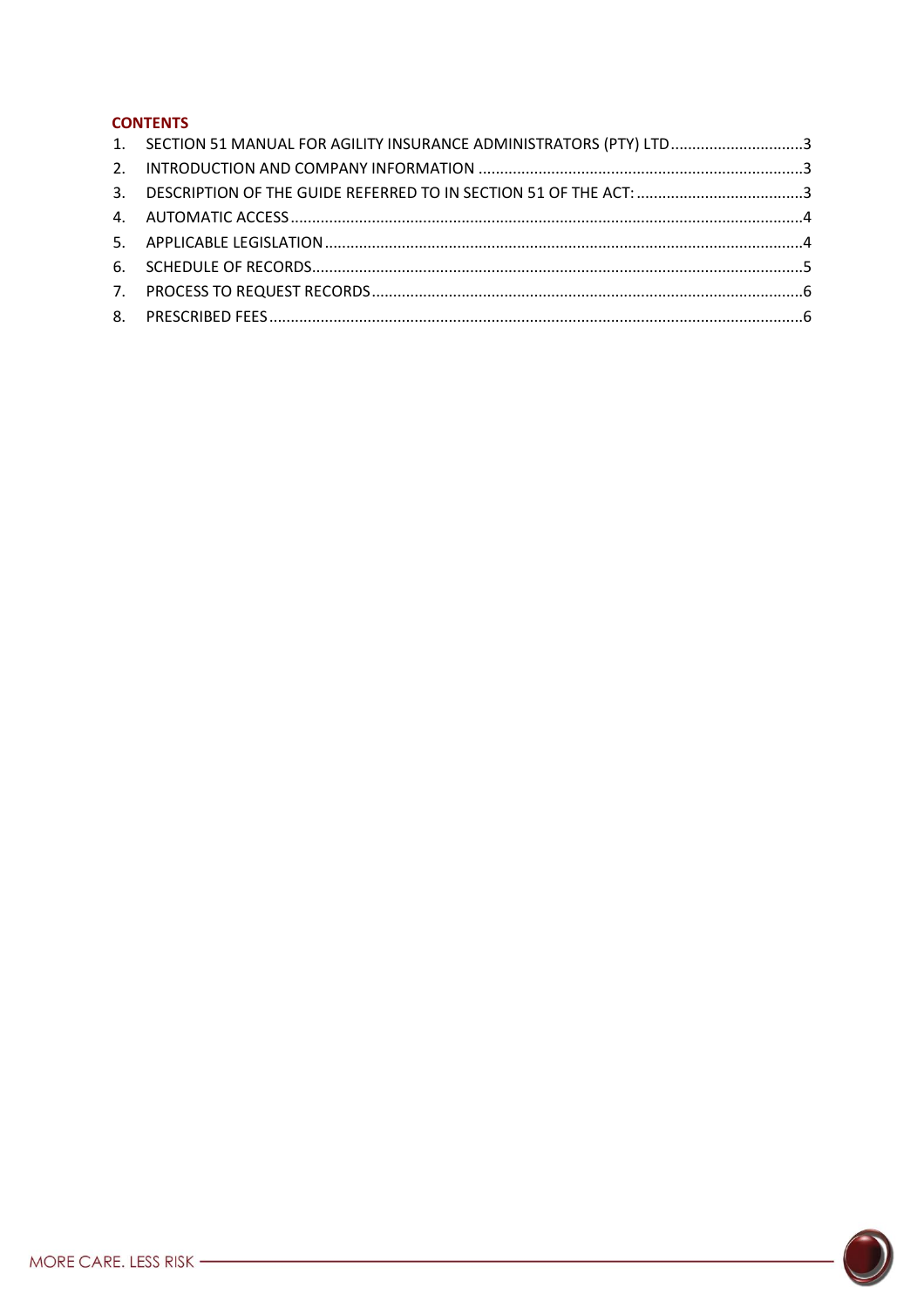#### <span id="page-2-0"></span>**1. SECTION 51 MANUAL FOR AGILITY INSURANCE ADMINISTRATORS (PTY) LTD**

This manual is required in terms of section 51 of the **PROMOTION OF ACCESS TO INFORMATION ACT No. 2 of 2000 ("PAIA").** This manual has been updated aligned with the **PROTECTION OF PERSONAL INFORMATION ACT 4 OF 2013 ("POPIA")**

#### <span id="page-2-1"></span>**2. INTRODUCTION AND COMPANY INFORMATION**

**Agility** Insurance Administrators is part of the **Agility** Holdings Group. **Agility** Insurance Administrators is a financial services provider that provides auxiliary insurance products to the healthcare industry and corporate market.

The following information is provided by **Agility** Insurance Administrators ("**the Company**") in compliance with Section 51 of the Promotion of Access to Information Act, 2000 ("**the Act**").

| <b>Company Registration number:</b>       | 2005/027365/07             |
|-------------------------------------------|----------------------------|
| <b>Financial Service Provider number:</b> | 44024                      |
| <b>Chief Executive Officer (CEO):</b>     | Mr Neels Barendrecht       |
| <b>Registered Address:</b>                | Woodmead North Office Park |
|                                           | 54 Maxwell Drive           |
|                                           | Woodmead                   |
|                                           | 2191                       |
| <b>Telephone Number:</b>                  | 012 673 8600               |
| <b>Email address:</b>                     | POPI@Agilityholdings.com   |

#### <span id="page-2-2"></span>**3. DESCRIPTION OF THE GUIDE REFERRED TO IN SECTION 51 OF THE ACT:**

The **Act** grants a requester access to records of a private body if the record is required for the exercising or protection of any rights. If a public body lodges a request, the public body must be acting in the public interest.



Certain limitations are contained in the **Act**, pertaining but not exclusive to commercial confidentiality, good governance, protection of privacy as well the Bill of Rights in the Constitution.



Requests in terms of the **Act** shall be made following the prescribed procedures, at the rates provided. The forms and tariffs are dealt with in paragraphs 6 and 7 of the Act.

Requesters are referred to the Guide in terms of Section 51 which has been compiled by the South African Human Rights Commission (SAHRC), which contains information to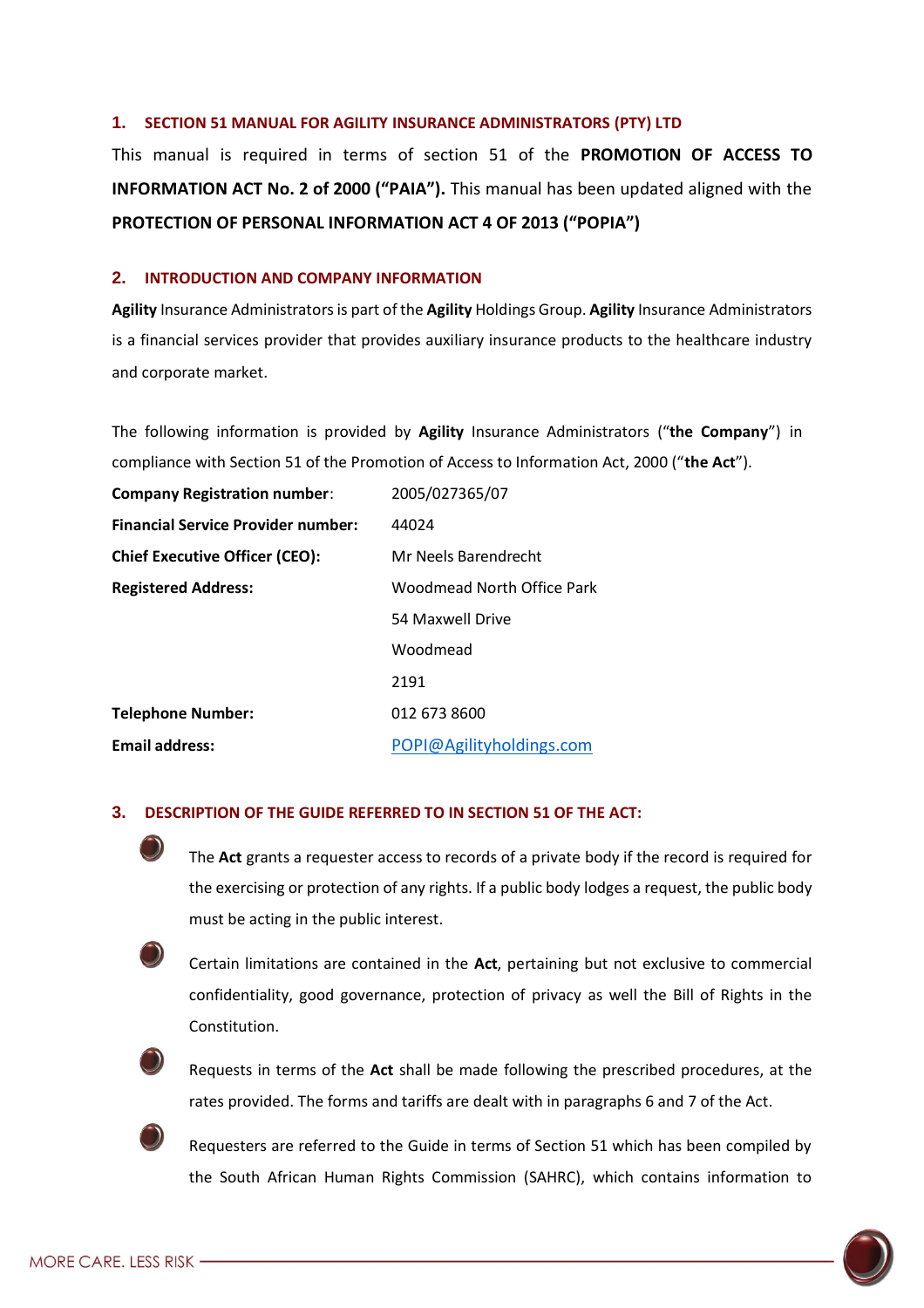exercise Constitutional Rights. The Guide is available for inspection, *inter alia*, at the offices of the Human Rights Commission at:

| <b>Physical Address:</b> | Braampark Forum 3, 33 Hoofd Street, Braamfontein |
|--------------------------|--------------------------------------------------|
| <b>Postal Address:</b>   | Private Bag X2700, Houghton 2041                 |
| <b>Telephone Number:</b> | $(011)$ 877 3600                                 |
| <b>Telefax Number:</b>   | $(011)$ 403 0625                                 |
| Website:                 | www.sahrc.org.za                                 |

## <span id="page-3-0"></span>**4. AUTOMATIC ACCESS**

Certain categories are automatically available to all entities without any cost. The categories include the following, however, this is not an exhaustive list:



Brochures

Pamphlets

Trade circulars

## <span id="page-3-1"></span>**5. APPLICABLE LEGISLATION**

The following pieces of legislation apply to this Access to Information Manual:

| <b>Ref</b>     | Act                                                     |
|----------------|---------------------------------------------------------|
| No 131 of 1998 | The Medical Schemes Act                                 |
| No 89 of 1998  | <b>Competition Act</b>                                  |
| No 71 of 2008  | The Companies Act                                       |
| No 52 of 1998  | Long Term Insurance Act                                 |
| No 37 of 2002  | The Financial Advisory and Intermediate Services Act    |
| No 53 of 1998  | <b>Short Term Insurance Act</b>                         |
| No 66 of 1995  | The Labour Relations Act                                |
| No 55 of 1998  | <b>Employment Equity Act</b>                            |
| No 75 of 1997  | <b>Basic Conditions of Employment Act</b>               |
| No 130 of 1993 | Compensation for Occupational Injuries and Diseases Act |
| No 55 of 1998  | <b>Employment Equity Act</b>                            |
| No 38 of 2001  | Financial Intelligence Centre Act                       |
| No 58 of 1962  | Income Tax Act                                          |
| No 85 of 1993  | Occupational Health and Safety Act                      |
| No 63 of 2001  | Unemployment Insurance Act                              |
| No 89 of 1991  | Value-added Tax Act                                     |
| No 68 of 2008  | <b>Consumer Protection Act</b>                          |
| No 34 of 2005  | <b>National Credit Act</b>                              |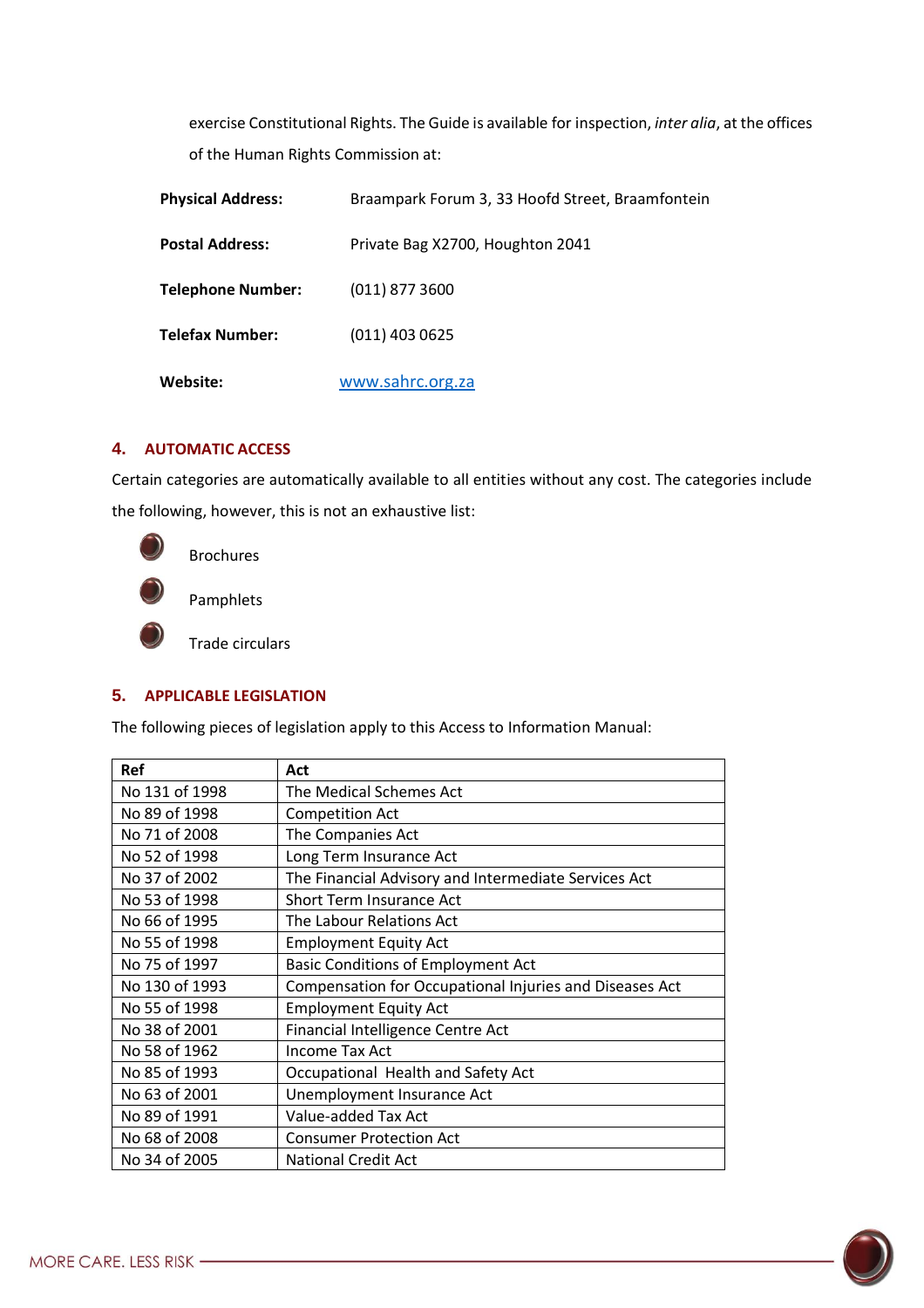The above list of legislation is not exhaustive.

### <span id="page-4-0"></span>**6. SCHEDULE OF RECORDS**

The following records are held by **Agility** Insurance Administrators.



#### **Private company records**

- Human resources records
- Statutory records
- Internal policies and procedures
- Products records
- Operational records
- Financial records
- Information technology records
- Administrative contracts and agreement
- Communication



**Client records:** a client is regarded as a natural or juristic entity. The medical schemes administered by **Agility** Insurance Administrators are not regarded as a client in relation to the member records. Should records be requested from the schemes administered by **Agility** Insurance Administrators, those records have to be requested from the said scheme as per their published processes. Client records are:

- Communication with clients that are specifically of a private and confidential nature
- Records generated by **Agility** Insurance Administrators relating to its clients
- Transactions of any nature: paper, electronically or voice recorded
- Information provided by a third party (client) that has been acting on behalf of **Agility** Insurance Administrators
- Information provided by a third party (medical practitioner or financial advisor)
- Information pertaining to clients from other sources for example a credit bureau

**Employee/contractor records:** These records include records of individuals/employees that provide services to **Agility** Insurance Administrators and that will receive any form or remunerations. This includes directors, permanent employees, part-time employees, contracted employees and other contract workers. The following types of records are kept:

• Training schedules and results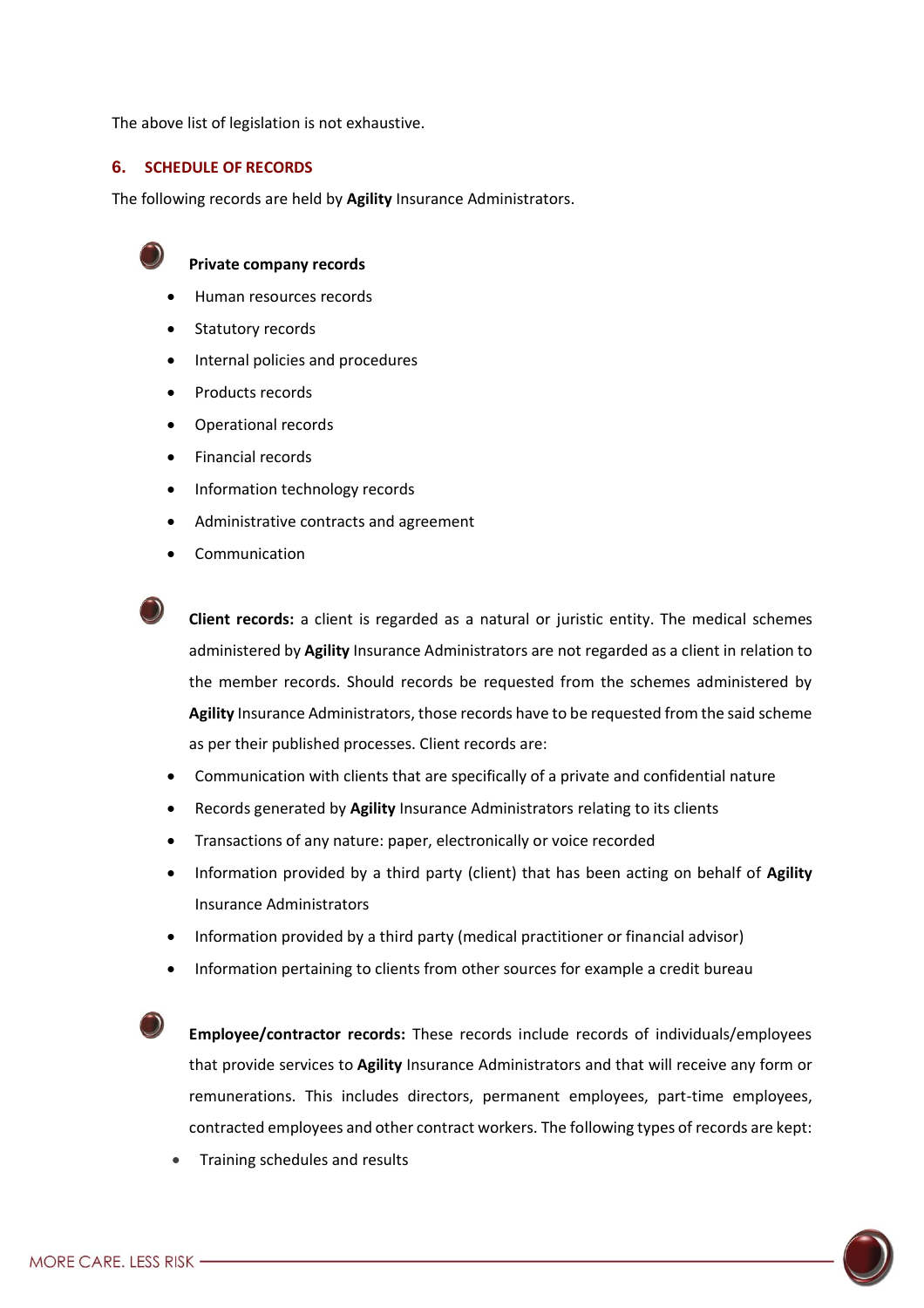- Banking details and payment details
- Any correspondence relating to the individual and service, directly or via a third party
- All internal records and discussions
- Employee details provided by third parties
- Employee job applications, employee contracts and other legal-type documents.

## <span id="page-5-0"></span>**7. PROCESS TO REQUEST RECORDS**

The requester must complete Form C (available from the SAHRC website) and submit this form together with a request fee, to **Agility** Insurance Administrators.

## The form must:

- Provide sufficient particulars to enable **Agility** Insurance Administrators to identify the record/s requested and to identify the requester;
- Indicate an email address for further correspondence;
- Specify a postal address or fax number of the requester in the Republic of South Africa;
- Identify the right that the requester is seeking to exercise or protect, and provide an explanation of why the requested record is required for the exercise or protection of that right;
- If in addition to a written reply, the requester wishes to be informed of the decision on the request in any other manner, to state that manner and the necessary particulars to be informed in the other manner; and
- if the request is made on behalf of another person, to submit proof of the capacity in which the requester is making the request, to the reasonable satisfaction of the head of the Scheme.

The fee for access to records shall be the prescribed fees in respect of private bodies as set out in the regulations promulgated under the **Act**.

## <span id="page-5-1"></span>**8. PRESCRIBED FEES**

The following applies to the fees paid in relation to the request

A requestor is required to pay the prescribed fees (R50.00) before a request will be processed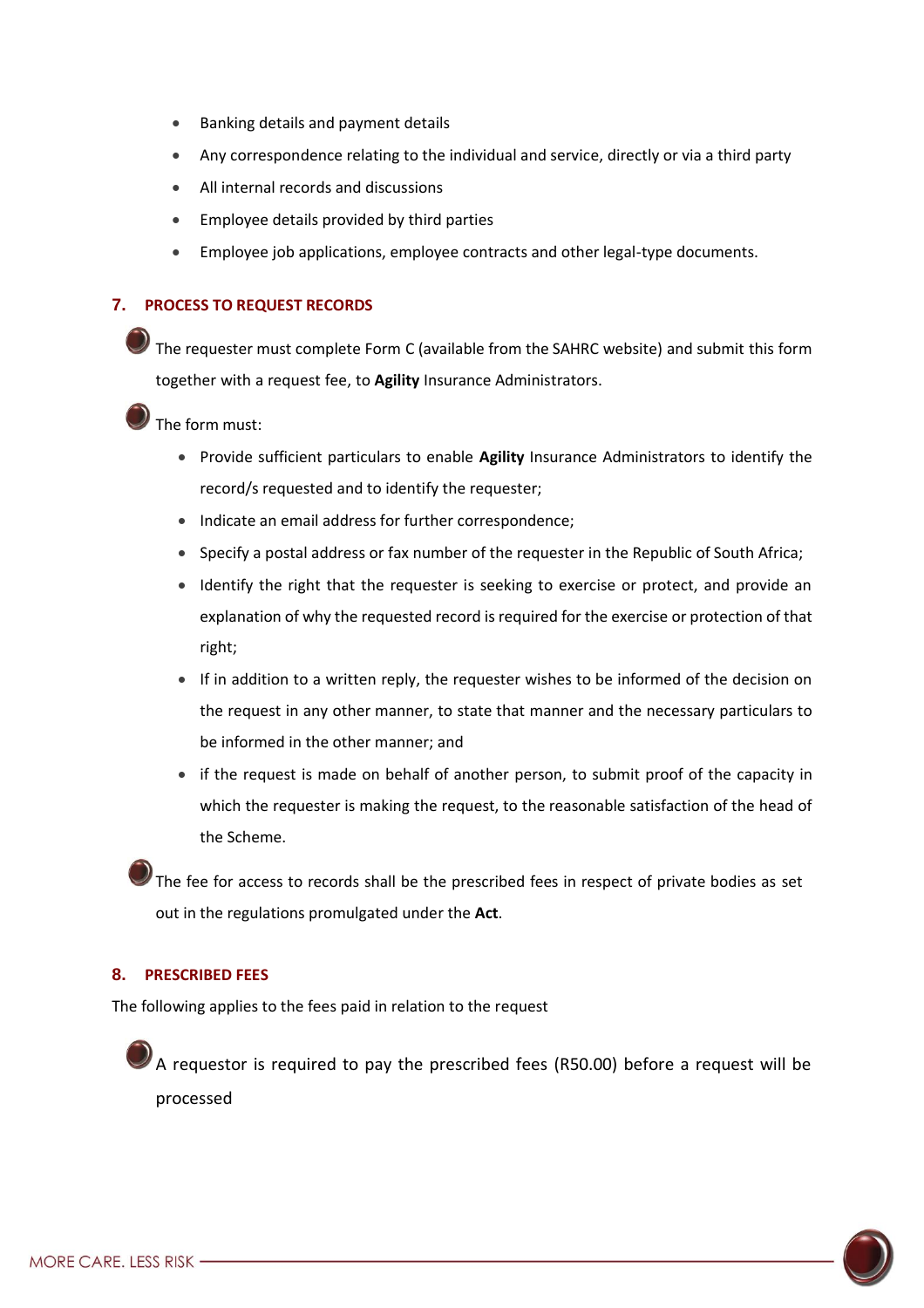If the preparation of the record requested requires more than the prescribed hours (six), a deposit shall be paid (of not more than one-third of the access fee) which would be payable if the request were granted;

A requestor may lodge an application with a court against the tender/payment of the request fee and/or deposit

 $\mathcal P$  Records may be withheld until the fees have been paid

The fee structure is available on the website of the SAHRC at [www.sahrc.org.za](http://www.sahrc.org.za/)

# **MAIN HEADING**